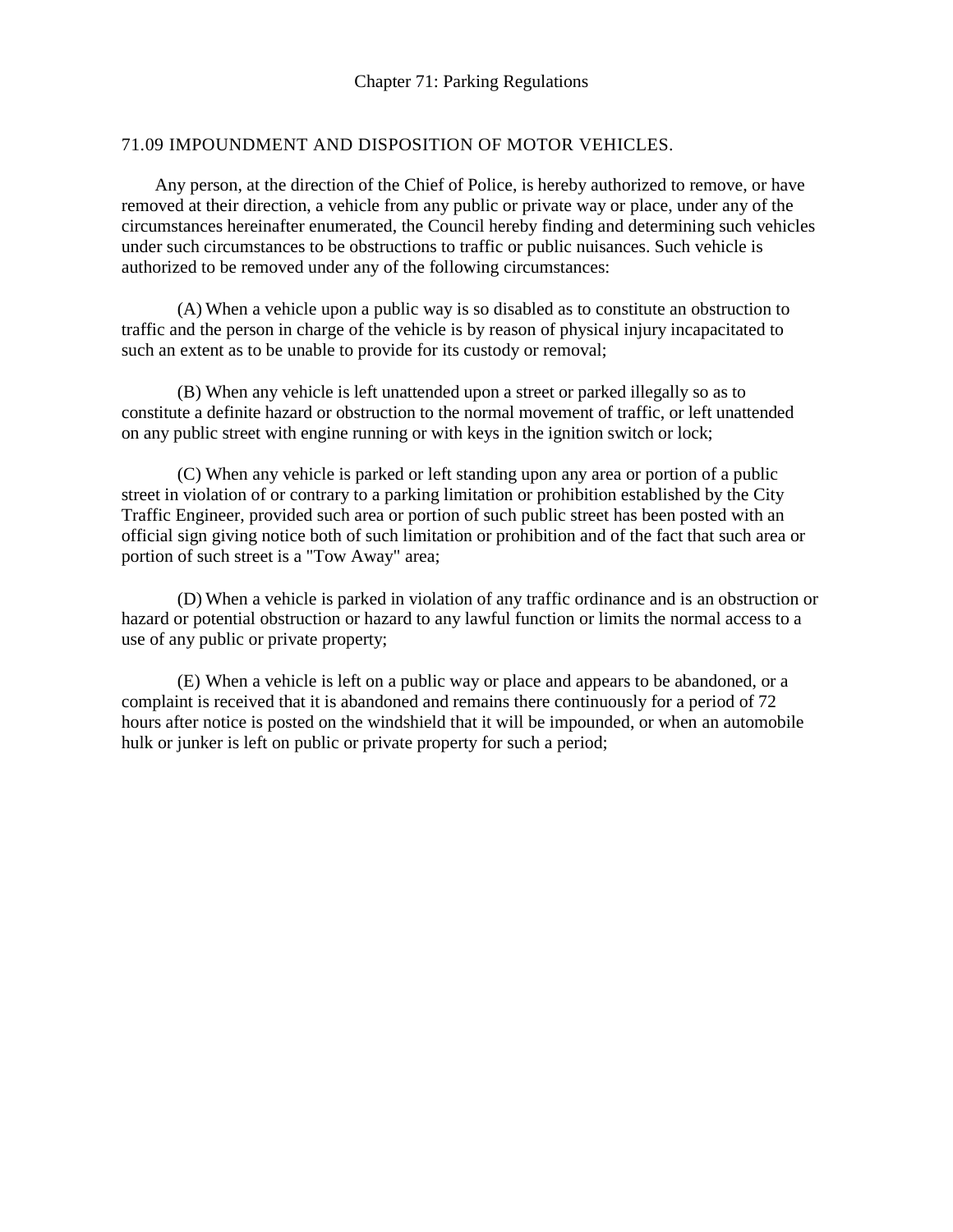(F) When the driver of such vehicle is taken into custody by the police department and the vehicle would thereby be left unattended upon a street, highway or restricted parking area, or other public way;

(G) When a vehicle is found being driven upon the streets or other public way of the city and the same is not equipped with all of the necessary parts and equipment as required for a fully operational motor vehicle, or does not meet the standards for the parts or equipment required therein;

(H) When the driver of a vehicle is reasonably suspected of using license plates or a license permit unlawfully, misusing the license plates or license permit issued to the driver, or a vehicle is driven or parked without proper license plates or license permit, or with no license plates or license permit, or driven or parked with an invalid or expired license permit;

(I) When the driver of a vehicle is driving without an operator's license or chauffeur's license which is current and valid, or who does not have such license in the driver's immediate possession, or who drives a vehicle contrary to restrictions imposed upon the license, or who drives a vehicle while his or her operator's or chauffeur's license has been denied, suspended, canceled or revoked by the state;

(J) When any vehicle is reasonably suspected of being a stolen vehicle, or parts thereof to be stolen parts;

(K) When the driver of any vehicle is taken into custody for a suspected felony or misdemeanor, or when the vehicle is suspected of containing stolen goods, or other contraband; or

(L) When any vehicle is parked or stopped in an emergency access lane in violation of or contrary to a parking limitation or prohibition established by city ordinance, provided that such emergency access lane has been posted with an authorized sign giving notice both of such limitation or prohibition and of the fact that such area or portion of such public roadway or private property is a "Tow Away" area. (Penalty, see § 10.99)

No vehicle may be towed from public property unless a peace officer or a duly delegated parking enforcement officer has prepared, in addition to the appropriate citation, a written towing report describing the motor vehicle and the reason for towing. The report required by this paragraph must be signed by the officer and the tow driver.

Within five (5) calendar days after the impounding of a vehicle pursuant to this Section, notice that the vehicle has been impounded shall be given by the Chief of Police to the owner and all readily identifiable lien holders. The notice shall be made by mailing to the owner thereof at his or her last known address, as shown by the records of the Commissioner of Public Safety, a written notice of such impoundment. If it is impossible to determine with reasonable certainty the identity and address of the registered owner and all lien holders, the notice shall be published once in the legal newspaper. The notice given pursuant to this paragraph, whether in writing or by publication, shall state (a) the date and place for the taking, the year, make, model and serial